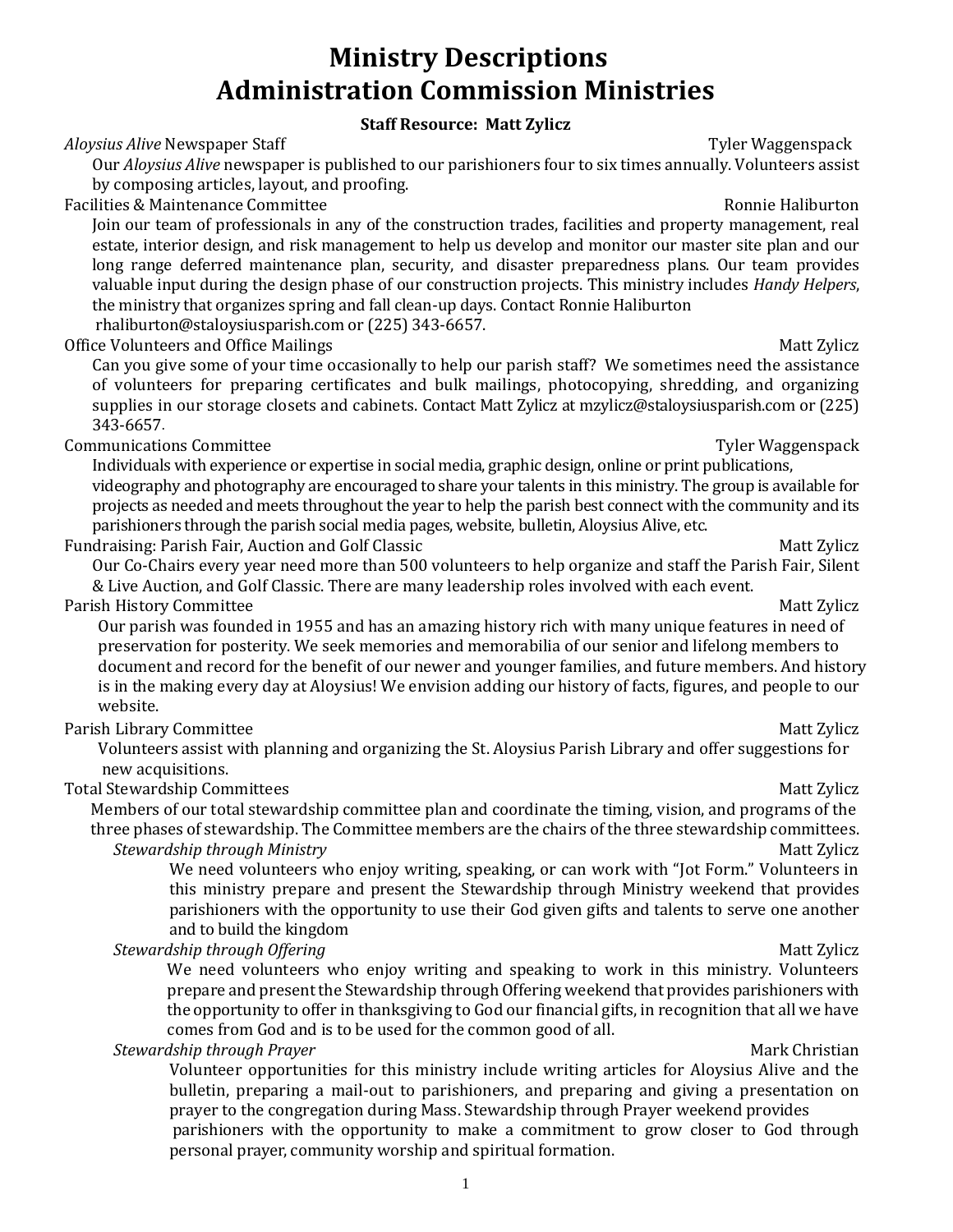# **Community Life Commission Ministries**

### **Staff Resource: Mary Louise Bullock** Advent at Aloysius National Adventure Bullock (National Adventure Mary Louise Bullock National Adventure Mary Louise Bullock

A fun, festive fellowship evening and educational experience for all parishioners to celebrate the Advent season. Tree lighting, creating Advent wreaths, food and music are just a few of the activities planned. Coffee & Donuts **Mary Louise Bullock** Coffee & Donuts **Mary Louise Bullock** Come join us for the weekly Coffee and Donuts following 9:00 a.m. Mass on Sundays. Volunteers pick up milk and juice, make the coffee and set it all out for our visitors. This ministry is great for a family to volunteer together. Holy Smoke Mary Louise Bullock A fellowship event for the whole family. BBQ competition, live music, food and fun. Hosting Committee Mary Louise Bullock St. Aloysius Parish provides a reception celebration for several annual benchmark events like Confirmation, Easter Vigil, etc. A volunteer in this ministry provides support, along with the ministry chair, to set up these events. Knights of Columbus **Mary Louise Bullock** Mary Louise Bullock Knights of Columbus is composed of Catholic men who work together to support their Church, their community and each other. Mardi Gras Float and Viewing Party **Martia Communist Construction** Mary Louise Bullock Join some of your fellow St. Aloysius Parishioners for a great time riding in the Baton Rouge Southdown's Mardi Gras Parade. When it passes in front of our church, riders can throw beads and cups to your friends. Participation includes creating and preparing the float, and costumes to ride. There is a \$100 fee to ride with a \$25 deposit. Men's Club Mary Louise Bullock The Men's Club ministry provides food and fellowship for male parishioners throughout the year. Their gatherings include good food and guest speakers. When called upon, the Men's Club provides volunteer services to the parish and its ministries. Senior Ministry **Mary Louise Bullock** Senior Ministry **Mary Louise Bullock** Four times a year St. Aloysius parish hosts fellowship events for our senior parish members to gather. Luncheons are held with a guest speaker in the fall and spring along with morning retreats for Advent and

Lent. Senior Ministry also sponsors Wholly Fit Exercise weekly on Monday, Wednesday and Friday. Under the guidance of a fitness instructor, participants take part in low impact exercise. If you are interested in volunteering to help plan events, contact Mary Louise Bullock mbullock@staloysiusparish.com or (225) 343- 6657.

Welcoming Committee Mary Louise Bullock

A ministry that welcomes newcomers to the St. Aloysius Parish family. Newcomers' welcome brunches are held periodically during the year. Other gestures are made to newly registered households to assist them in experiencing a sense of belonging to our larger parish family. This Committee matches families with other Aloysius families to assist them with parish information, hospitality and guidance as needed, especially in the first year of membership in the Parish.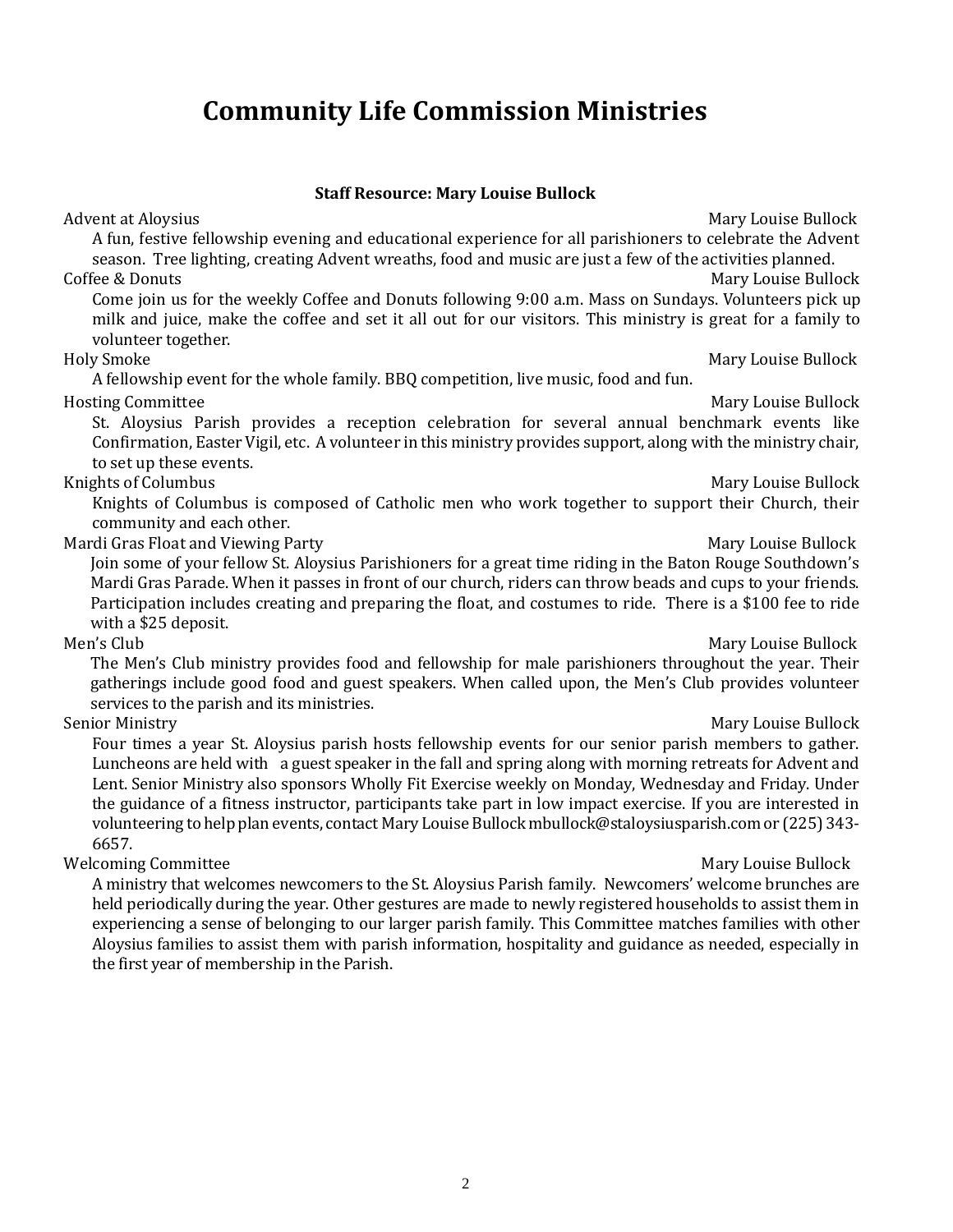# **Education Commission Ministries**

## **Staff Resource: Tricia Greely**

Children's Church

This ministry provides a Sunday celebration of God's word appropriate for young children (ages Pre-K through Second Grade) during the 9 & 11 AM Sunday Masses (when school is in session). We will meet from September through early May.

Confirmation Small Group Leaders and America Confirmation Small Group Leaders MacDougall Womack

Parents of Confirmation candidates and other adults: do you enjoy working with teens in a goal-oriented and well-supported environment? Facilitators lead a small group of six to eight teens during our Confirmation program, including four home sessions, an orientation, closing service, and one-day retreat. Begins mid-August and ends in early November.

Contact MacDougall Womack at mwomack@staloysiusparish.com or (225) 343-6657.

First Communion/First Reconciliation Catechists Tricia Greely Tricia Greely

First Reconciliation /Eucharist Catechists: Catechists lead small groups during the First Reconciliation/ Eucharist Candidate Retreats. Parish will provide training and lesson plan. For more information, please contact Tricia Greely at [tgreely@staloysiusparish.com](mailto:tgreely@staloysiusparish.com) or at (225) 343-6657.

High School Parent Volunteers and the state of the state of the MacDougall Womack MacDougall Womack

Parents, we need your help to maintain a vibrant High School Youth Group! Volunteer to help based on your availability—serving food, sending desserts, chaperoning a trip, or joining us more regularly to help with leading regular meetings and special events. We work around your schedule!Contact MacDougall Womack at mwomack@staloysiusparish.com or (225) 343-6657.

High School Youth Group MacDougall Womack

Teens, are you looking for a fun atmosphere where you can be yourself without fear of judgement? Get involved with High School Youth Group! Regular meetings, called "Life Nights," are hosted on Sunday evenings from 6:30-8:30 p.m. and feature games, praise & worship music, small groups, skits, and more! Youth Group also participates in summer mission trips, overnight retreats, and special events such as Disney World. Sign up for free Youth Group reminder texts by sending "aloysius" to 84576. There are no fees or ads. Contact MacDougall Womack at mwomack@staloysiusparish.com or (225) 343-6657.

Infant Baptism Preparation **Tricia Greely** and the set of the set of the set of the set of the set of the set of the set of the set of the set of the set of the set of the set of the set of the set of the set of the set of

Volunteers assist parents seeking Baptism for their children by conducting baptismal seminars and assisting with rites preceding Baptism as well as the Baptismal Celebration two or three times per year.

Junior High Parent Volunteers and the state of the state of the MacDougall Womack

We need help from parents of junior high teens to support Youth Group by ordering food and helping with logistics. Enjoy a close view of the fun and faith growth by periodically chaperoning meetings and helping with fun events such as our food drive, one-day lock-in, trip to the New Orleans Pelicans, and more! Everyone is on a team, and your commitment can be flexible based on your schedule. Contact MacDougall Womack at mwomack@staloysiusparish.com or (225) 343-6657.

## Junior High Youth Group MacDougall Womack (New York) and MacDougall Womack (New York) MacDougall Womack

Seventh and eighth grade teens love our junior high program for the fun, chance to make new friends, and first taste of independence. Junior high meetings are hosted once a month on Sunday mornings from 10:30 am to 12:30 pm. Meetings include icebreaker games, music, speakers, skits, inflatables, water slides, and more. Special events include a lock-in, food drive, trip to see the New Orleans Pelicans, and more! Contact MacDougall Womack at mwomack@staloysiusparish.com or (225) 343-6657.

### Music Makers Ministry Tricia Greely

Come join our weekly gatherings to encourage music and fellowship among mothers and their young children on Fridays at 9:30 AM in Gonzaga Hall Atrium.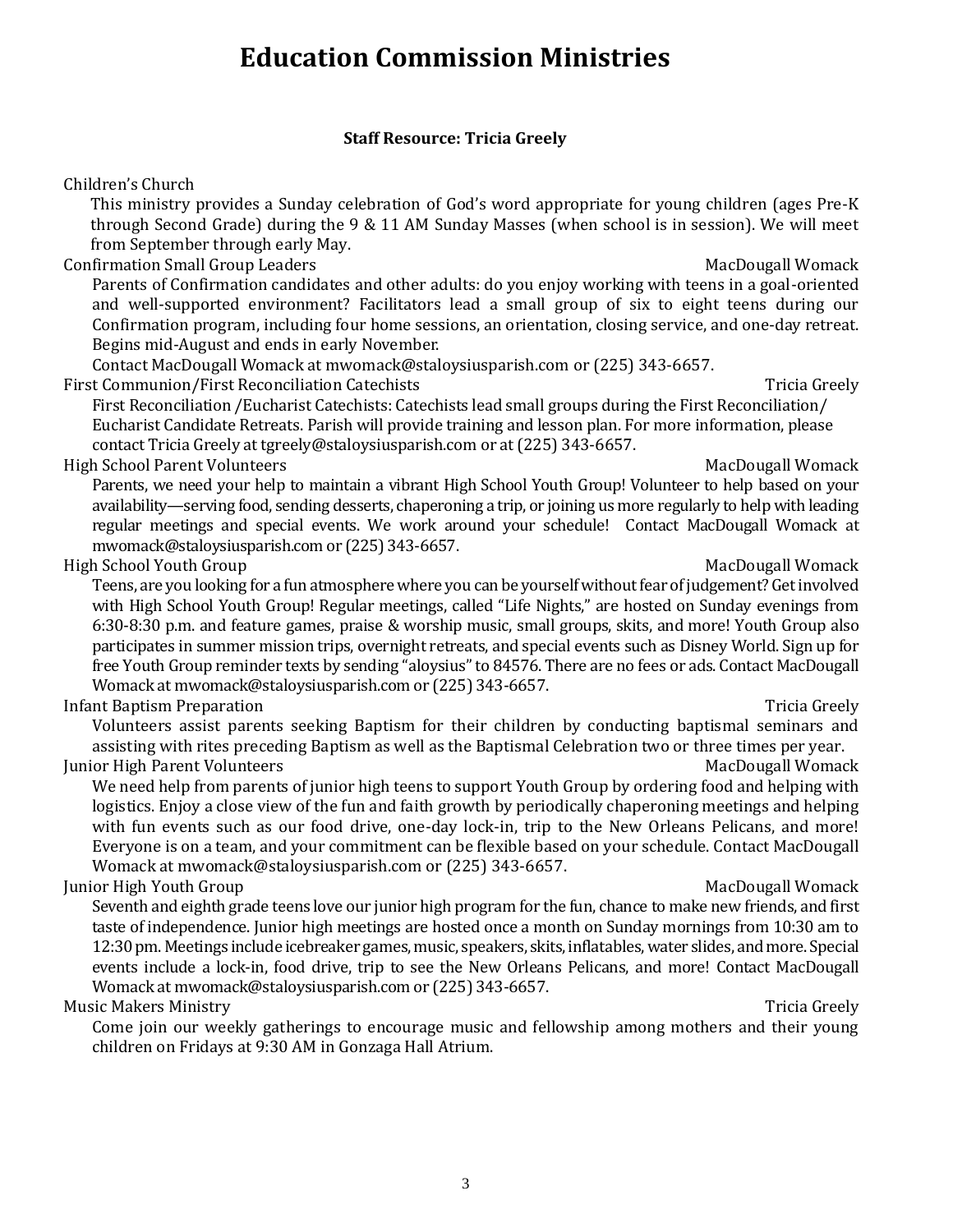### Parish School of Religion Catechists **Tricia Greely and MacDougall Womack** Parish School of Religion Catechists

PSR is Catholic education for children and teens who are not enrolled in a Catholic school. Participation is required for First Reconciliation, First Eucharist, and Confirmation. Students are grouped together by grade level, and classes are on Sundays each week from September to November and resumes in January and February.

Elementary PSR includes grades 1-6 and meets on Sunday mornings. Contact Tricia Greely at tgreely@staloysiusparish.com or (225) 343-6657.

Junior High PSR includes grades 7 & 8 and meets on Sunday evenings. Contact MacDougall Womack at mwomack@staloysiusparish.com or (225) 343-6657.

High School PSR includes grades 9 & 10 and meets on Sunday evenings in conjunction with the High School Youth Group. Contact MacDougall Womack at mwomack@staloysiusparish.com or (225) 343- 6657.

### Pray and Play Group

Mothers and their young children have monthly gatherings to encourage fellowship, prayer, and fun. Leaders organize and/or host one monthly event per year.

### SAS Athletics

Volunteers assist the Athletic Director through multiple volunteer activities. Opportunities include coaching, field preparation, concessions, gate collection and site management.

### Scouting MacDougall Womack

Fun for all our Boys and Girls. Scouting provides an educational, spiritual and adventurous outlet for the kids and their leaders.

### Speaker Series Ministry

Organizers of this ministry invite speakers to St. Aloysius Parish to enhance the spiritual life of the family.They help to coordinate speaker dates and food and other arrangements for the program. Speakers will offer practical faithcentered ways to help children and their parents grow in their Catholic faith and to make effective faith based decisions in today's modern world.

### Vacation Bible School Tricia Greely

This ministry is a four-day summer program for children Kindergarten through sixth grade. If you are willing to teach or to assist with crafts, story time, games, or refreshments, we need your help! Junior volunteers from seventh through twelfth grades are needed to assist the adult volunteers.

### Youth Group Adult Core Team MacDougall Womack

This amazing team of adults, from college sophomores to parents, works with teens and aids our high school and junior high youth groups. It's a very rare ministry which utilizes a wide range of different talents and can be customized to your schedule. You will find great friends and a supportive community, especially if you are having doubts about God and religion. Meets most often on Sunday evenings once or twice a month. Contact MacDougall Womack a[t mwomack@staloysiusparish.com](mailto:mwomack@staloysiusparish.com) or (225) 343-6657.

### Youth Leadership Team MacDougall Womack

Teen leaders help plan and lead events for high school and junior high youth group. You will meet new friends, learn leadership skills, and grow in your faith. Teens may apply in April each year and participate in an interview with the Adult Core Team. Training includes a two-day event in June at St. Aloysius and an off-campus weekend retreat in July. Contact MacDougall Womack at mwomack@staloysiusparish.com or (225) 343-6657.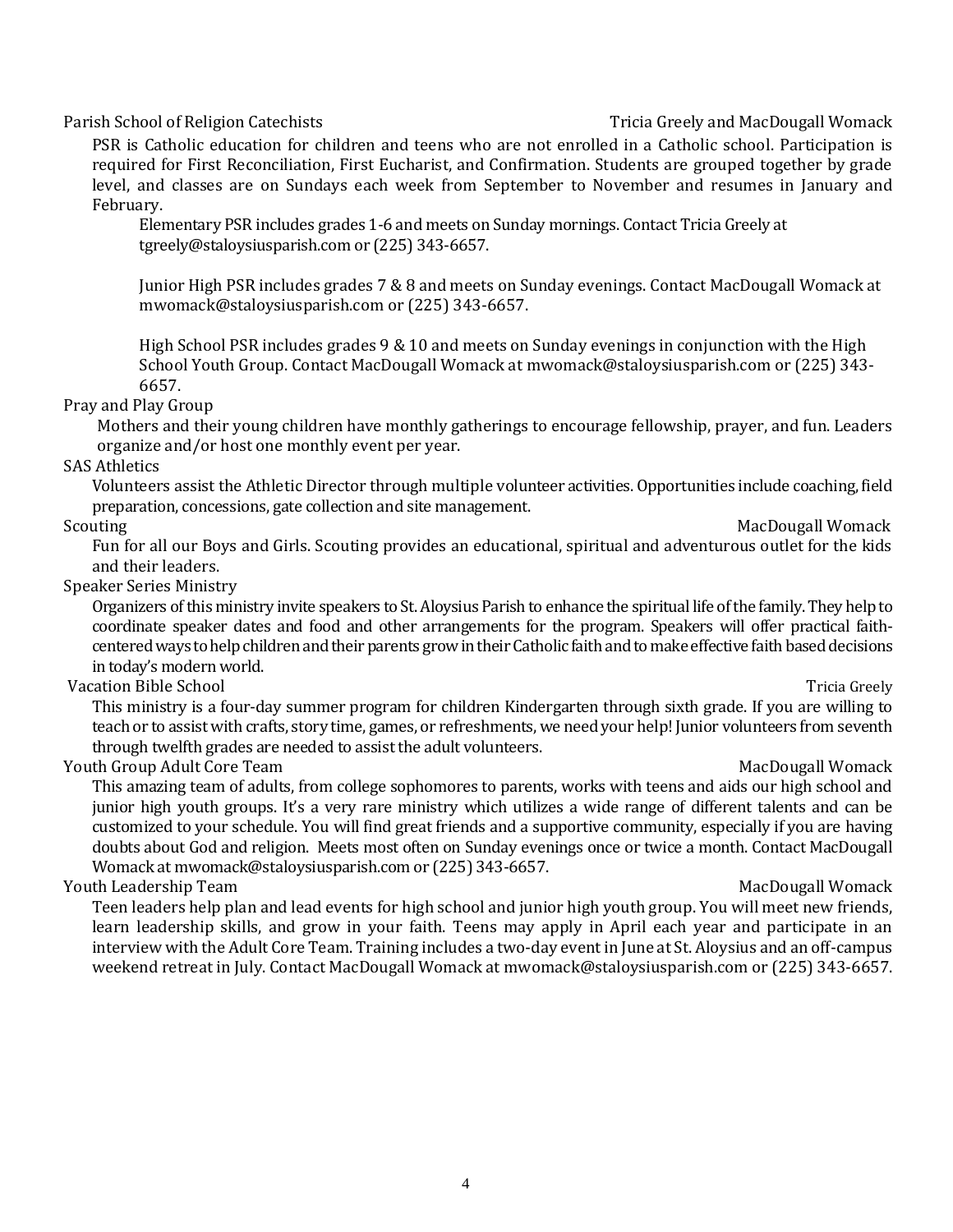# **Social Responsibility Commission Ministries**

### **Staff Resource: Angela Falgoust**

# Bereavement Angela Falgoust (1999), and the set of the set of the set of the set of the set of the set of the s

This ministry provides support and food to families during their time of loss. The chair of the bereavement committee is notified when services are requested. At times we assist with visitation prior to the funeral mass and provide food based on requests from the family. Committee members will be notified via email and can sign up to assist or provide a food item.

Communion Ministry to the Homebound **Deacon Chauvin Wilkinson** Deacon Chauvin Wilkinson

After the appropriate formation, lay ministers administer communion and deliver the weekly bulletin to up to six homebound St. Aloysius parishioners who reside within the church parish. Quarterly rotation schedules are prepared providing weekly visits to those in need. Contact Deacon Chauvin Wilkinson at cwilkinson@staloysiusparish.com or (225) 343-6657.

Communion Ministry to Long-Term Care Facilities **Exercise Sease Sease Communion Chauvin Wilkinson** After the appropriate formation, lay ministers are scheduled to provide the Eucharist to residents of long-term care facilities once a month, according to a rotating schedule. Contact Deacon Chauvin Wilkinson at cwilkinson@staloysiusparish.com or (225) 343-6657.

Dignity of Life Ministry and the Control of Life Ministry Angela Falgoust

This ministry provides education resources to share the beautiful teachings of the Church on the dignity of human life from conception until natural death and encourages parishioners to participate in local and parish pro-life events. It strives to promote opportunities to help build a Culture of Life., including speaker events covering related topics.

### Food Bank Angela Falgoust and the Second Bank Angela Falgoust and the Second Bank Angela Falgoust and the Second Bank Angela Falgoust and the Second Bank Angela Falgoust and the Second Bank Angela Falgoust and the Second B

Help us support the Baton Rouge Food Bank! Volunteers collect food that is generously donated by parishioners as they come into Church. The volunteers, who are assigned 1-2 times a year, deliver the food to the Baton Rouge Food Bank.

### Gentle Hands **Angela Falgoust Angela Falgoust Angela Falgoust Angela Falgoust**

A peer ministry to families who have suffered the death of a child through miscarriage, stillbirth, early infant loss or other tragedies. Organizational meetings to determine ways to offer support and to plan healing events for families suffering the loss of a child are held periodically during the year. A remembrance service is held once a year.

A ministry that provides gifts and basic personal items to people in need, twice a year – at Christmas and again in July. This ministry identifies needs, makes ornaments, collects, wraps, and distributes gifts. A planning meeting is held annually in October. The majority of the time given to this ministry is in early December. Commitment varies with a volunteer's availability.

### Good Samaritans **Angela Falgoust Angela Falgoust Angela Falgoust Angela Falgoust**

This ministry provides meals to families in crisis situations. Responsibilities include organizing and implementing the preparation and delivery of meals to families needing prepared meals for a limited time period.

### Habitat for Humanity **Angela Falgoust** Angela Falgoust **Angela Falgoust**

St. Aloysius is part of the Catholic Coalition Build. This group of eight parishes builds one or two homes a year with Habitat for Humanity. Volunteers are needed for the build and for the Habitat Re-Store.

Interfaith Federation of Greater Baton Rouge Angela Falgoust Angela Falgoust

The Federation is made up of member congregations from various Christian denominations as well as other faith traditions. Volunteers participate in programs which include serving noon meals two times a year at the Holy Grill soup kitchen in north Baton Rouge as well as other programs and events scheduled throughout the year.

*JustFaith* Angela Falgoust A ministry that promotes and supports small faith group processes, utilizing scripture, the Church's historical witness, theological inquiry and church social teachings. Team members choose from a variety of topics offered by the Just Faith National Office and facilitated by team members. One planning meeting during the summer months.

5

# Giving Tree **Angela Falgoust Community Community Community Community Community Community Community Community Community Community Community Community Community Community Community Community**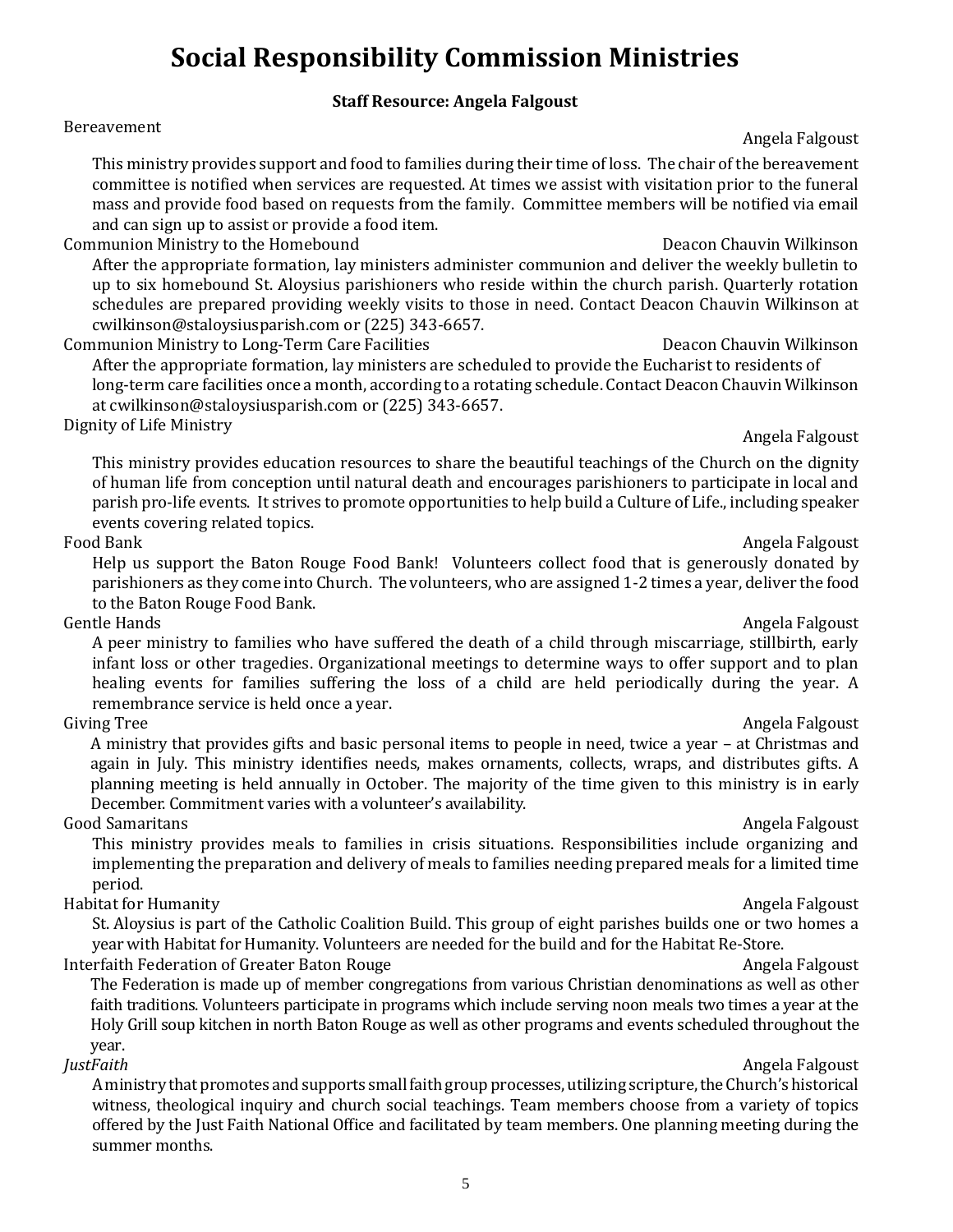### LSU Lunch Bunch **Angela Falgoust** Angela Falgoust

Local Church parishes, including St. Aloysius, rotate serving a weekly free student lunch at Christ the King Student Center when LSU is in session, once each semester. You may volunteer to cook lasagna, bake desserts, or serve the meal.

Personal Loss Support Groups Angela Falgoust Angela Falgoust Angela Falgoust Angela Falgoust

A ministry of peer support groups for those who have suffered through separation, divorce, loss of a loved one, or family crises (i.e., Alzheimer's disease). Contact Angela Falgoust at afalgoust@staloysiusparish.com or (225) 343-6657 or (225) 278-7321.

### Prayer Shawl Ministry **Angela Falgoust Angela Falgoust Angela Falgoust Angela Falgoust**

A ministry that creates physical gifts of prayer to others in need of comfort through knitting, crocheting, sewing, or quilting items such as shawls and hats for cancer patients and others. No experience is necessary and is easy to learn. Materials and instructions are provided. Optional semi-monthly gatherings are held the first and third Thursday of each month for fellowship, pattern, and idea sharing.

Prison Ministry at Angola State Prison-Kairos **Angela Falgoust** Angela Falgoust

A ministry that provides spiritual growth opportunities and support through weekend retreats for incarcerated men at Angola State Prison through Kairos prison ministry program. Opportunities include participating in training and the Angola retreats, baking cookies or preparing letters and children's art Agape. Prison Ministry at Dixon Correctional Facility Angela Falgoust Angela Falgoust

You can make a difference to individuals incarcerated at Dixon Correctional by providing spiritual growth opportunities and support. Volunteers visit the prisoners on Friday evenings at the correctional facility for approximately two hours at least once a month. The visit includes a Eucharistic service and discussion group.

Society of St. Vincent de Paul Angela Falgoust and Angela Falgoust and Angela Falgoust and Angela Falgoust and Angela Falgoust and Angela Falgoust and Angela Falgoust and Angela Falgoust and Angela Falgoust and Angela Falg

A ministry that provides assistance to the needy within the geographical boundaries of St. Aloysius Parish. Attending monthly SVdP meeting and serving on a team to visit those requesting assistance. Team members make home visits once every 5 weeks on a rotation basis. Each rotation generally involves a 4-6 hour commitment. A parish wide annual "Fill Up the Truck(s)!" drive is coordinated through the ministry on behalf of SVdP and many ministry members participate in this event on a voluntary basis.

St. Aloysius Cantera Mission Angela Falgoust Angela Falgoust Angela Falgoust Angela Falgoust

A ministry of parishioners 18 years of age and older, of different professional backgrounds who are encouraged to participate to help Cantera achieve its mission of creating a more just, equitable and sustainable society in Nicaragua through community development and popular education. A mission trip to Cantera Mission in Managua, Nicaragua once or twice a year for 7-10 days is made to build relationships and hope with the people and to identify specific needs.

St. Vincent de Paul Ladies Prayer and Scriptural Sharing Angela Falgoust Angela Falgoust

A ministry that provides for the spiritual needs of the women at the St. Vincent de Paul Day Shelter. Ministry volunteers meet with the ladies at the facility located at 1623 Convention Street, Baton Rouge, La. 70802, for a spiritual hour of reading the Word, meditating and praying together. Volunteers are organized into teams of two. One team plans and facilitates the hour and visits each Friday from 10am-11am. Time commitment is no more than once a month.

### Stephen Ministry **Angela Falgoust** Stephen Ministry **Angela Falgoust**

A lay ministry that supplements pastoral care. The program teaches lay persons to provide one-on-one care to individuals facing a variety of crises or life challenges, such as hospitalization, chronic illness, job loss, grief, divorce, cancer, financial difficulties or other life struggles. Persons interested in this ministry receive training once a week for approximately three months.

### Thanksgiving Baskets **Angela Falgoust Angela Falgoust** Angela Falgoust **Angela Falgoust**

 This ministry provides meals to families on Thanksgiving Day and is a great family ministry. You can volunteer to buy, organize and deliver a Thanksgiving Basket to a needy family. Parishioner sets up a day and time to deliver the food items in the Thanksgiving basket to the family in need.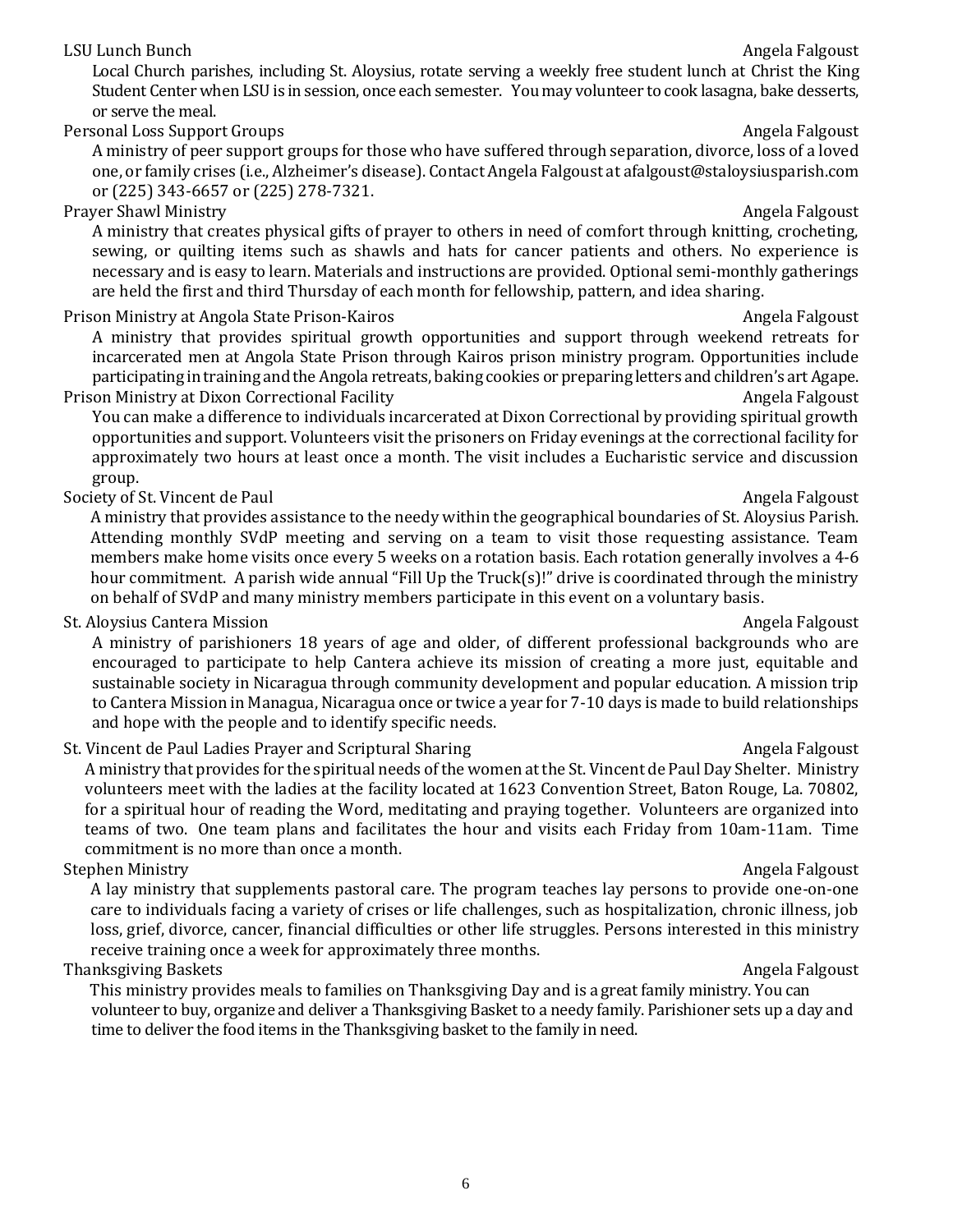# **Spiritual Growth Commission Ministries**

### **Staff Resource: Mark Christian**

## Prayer and Devotions

St. Aloysius offers several traditional opportunities for parishioners to pray with and for each other.

Adoration Committee

This committee meets twice a year to plan, organize, publicize and facilitate Adoration of the Blessed Sacrament:

1) Thursday mornings following 8:00 a.m. Mass for 30 minutes.

2) The third Saturday of each month from 9:00 a.m. to 3:00 p.m. Parishioners are encouraged to sign-up for one Holy Hour with the Blessed Sacrament.

Divine Mercy Committee

This committee meets twice a year to plan and coordinate parish and school activities using the prayers and writings of St. Faustina. Groups and individuals pray the Divine Mercy Novena in the parish and school culminating with Divine Mercy Sunday after Easter.

Prayer Line Committee

Committee members serve as intercessors who respond to any prayer requests asked of the parish. Requests are received by calling the parish office or emailin[g prayerline@staloysiusparish.com.](mailto:prayerline@staloysiusparish.com)

Contact: Deacon Chauvin [Wilkinson](javascript:void(location.href=) [cwilkinson@staloysiusparish.com](mailto:cwilkinson@staloysiusparish.com) or (225)-343-6657.

Rosary Committee

The members coordinate and plan various group Rosary meetings and dispense information to individuals praying the Rosary: 1) members meet on the *Second Tuesday of each Month* for prayer and fellowship in the Parish Chapel.; and 2) members gather *each Wednesday* after assembly during the school year in the Parish Chapel.

# Small Christian Communities

Parishioners are invited to join a variety of different study groups that meet at various times during the week to do Bible study, discussions on the Sunday Readings or other church-sponsored books of interest to the members of each group.

Adult Come Lord Jesus **Mark Christian** Adult Come Lord Jesus Mark Christian

These groups meet weekly to discuss the upcoming scripture readings. Aside from the Bible, groups follow materials developed by Fr. Bertrand "Come, Lord Jesus."

**Ignatian Spirituality Groups Mark Christian** Spirituality Groups Mark Christian Mark Christian

Founded in the spiritual exercises authored by St. Ignatius of Loyola, these men's and women's groups meet bi-weekly from September through March. They are an opportunity to deepen the habit of prayer and learn to notice the experience of God in daily life. Contact Fr. Ryan Hallford. rhallford[@staloysiusparish.com](mailto:rhallford@staloysiusparish.com) or (225)343-6657.

MOMnipotent **Mark Christian** 

This Women's Book Study consists of small groups which meet at three different times during the week focusing on mothers of young children. The groups are based on a program "MOMnipotent," a book by Danielle Bean, and also chosen topics of interest to study and discuss.

Small Group Bible Study/Book Study Mark Christian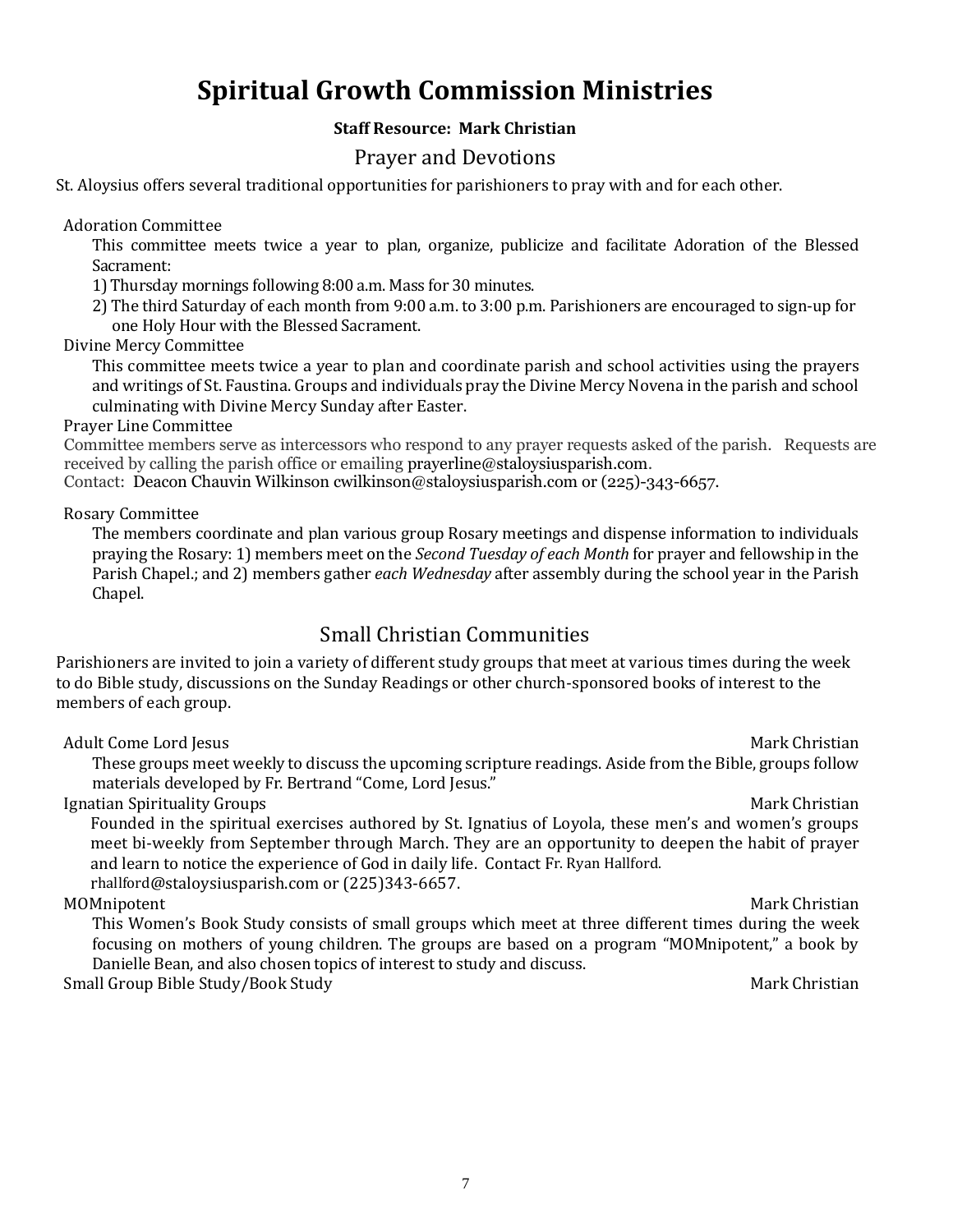growth events, as needed, e.g Advent & Lenten Retreat Days, Annual Parish Mission, speaker events, etc. Contact Mark Christian at mchristian@staloysiusparish.com or (225) 343-6657.

# Formation

St. Aloysius offers opportunities for individuals to actively acknowledge and discern each person's call from God and to assist others on their faith journey as Catholic Christians.

Partners on the Journey Mark Christian and the Journey Mark Christian Mark Christian A marriage enrichment series for married couples that helps them connect to the deeper meaning of their relationship, based on a Catholic vision of marriage, as well as learn some important relationship skills. The group meets for 2 hours, once a month, for 12 sessions.

Contact Fr. Ryan Hall ford rhallford@staloysiusparish.com or (225) 343-6657.

### RCIA Catechist Team and the control of the control of the control of the control of the christian mark Christian

This team facilitates discussions during either the Sunday sessions during the 9:00 a.m. Mass and one hour after Mass or on Wednesday evenings. Contact Mark Christian at mchristian@staloysiusparish.com or (225) 343-6657.

RCIA Sponsor Team and the settlement of the settlement of the settlement of the Mark Christian Mark Christian This team meets with and educates parishioners who are willing to meet one-on-one with RCIA Candidates after the 9:00 a.m. Mass to discuss their faith and to assist candidates in joining other parish activities. Contact Mark Christian at mchristian@staloysiusparish.com or (225) 343-6657.

Vocations Committee **Fr. Randy Cuevas** These members plan and facilitate Parish and school activities to promote awareness and prayer for all vocations: Priesthood, Religious Life, Consecrated Single Life and Marriage. Contact Fr. Randy at [rcuevas@staloysiusparish.com](mailto:rcuevas@staloysiusparish.com) or (225) 343-6657.

### **Special Events Support Ministry Mark Christian** Support Alian Support Alian Support Alian Support Alian Support M

Volunteers willing to help publicize, provide hospitality and logistical support for special adult spiritual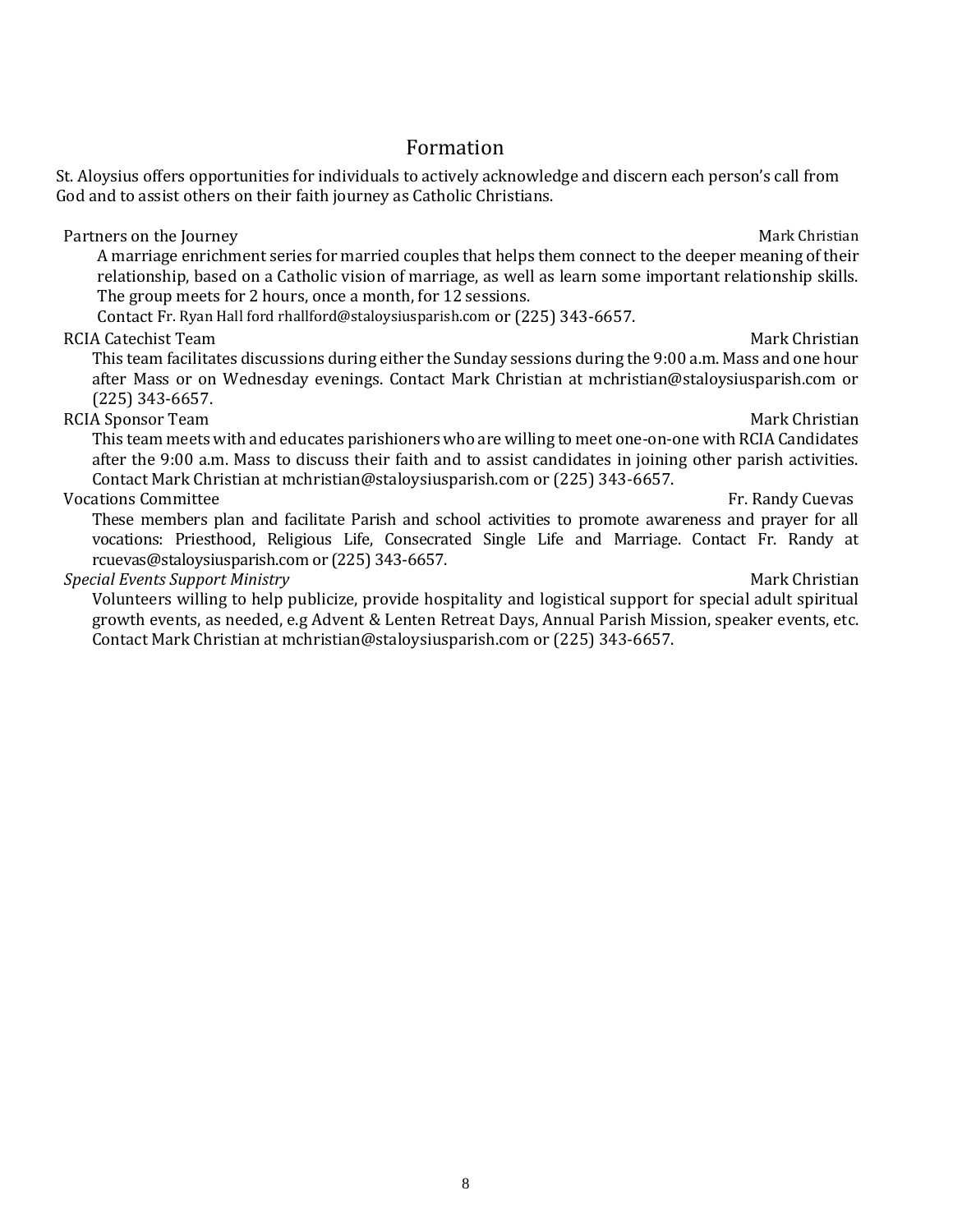# **Worship Commission Ministries**

### **Staff Resource: Ken Thevenet**

Altar Server Committee Ken Theorem and the Server Committee Ken Thevenet Ken Thevenet

A committee composed of parents and other adults who plan and organize training and activities for the Youth Altar Servers. This committee conducts the training sessions for Youth Servers, provides refreshments for events, washes robes and supports the Altar Server Ministry in many ways.

### Altar Servers Ken Thevenet

These are the children and youth  $(5<sup>th</sup>$  grade and older) who assist the priest and deacon at weekend and Holy Day Masses, and the adults who do the same at weekday Masses. Training sessions for new altar servers are held in the Fall and Spring. Servers are assigned Masses on a rotating basis.

### Art and Environment Committee **Ken Thevenet** Ken Thevenet

A ministry that prepares the seasonal décor of the church building. Members are responsible for setting up liturgical items, decorations, floral arrangements & banners in the church for the major feasts and seasons of the liturgical year. Planning meetings and work days will be scheduled at various times in preparation for Advent & Christmas, Lent, Holy Week, the Triduum, and Easter

Festival Ringers, A Hand Bell Choir New York 1998 and the Venetic Section 1999 and Ken Thevenet

Our fun and challenging Hand Bell Choir, open to teens and adults, adds festivity and variety to the music of the liturgy. The group prepares and provides music for Masses scheduled regularly. If you have experience playing an instrument, consider joining the Festival Ringers. Rehearsals are held each Monday from 6:00-7:00 p.m. in the Convent Music Room.

### Readers **Ken Thevenet**

Those serving in this ministry proclaim the Word of God at Sunday Mass and other liturgical celebrations. After initial training, responsibilities for this ministry include the individual preparation and study of the scripture readings for Mass. Weekday Mass Readers usually serve one day out of the week; Sunday Mass Readers serve every 4 to 6 weeks depending on the Mass time.

### Renewal Singers **Ken Thevenet** Ken Thevenet **Ken Thevenet**

A diverse group of singers and instrumentalists provides liturgical music from many traditions, and in a variety of styles at the 11:00 a.m. Sunday Mass. We welcome high school, adult and senior singers and instrumentalists. Members of this group will join with other parish musicians to sing for the major feast days and solemnities in the church year. Rehearsals are held each Wednesday from 7:00-8:30 p.m. in the Convent Choir Room. Contact Ken Thevenet at kthevenet@staloysiusparish.com or (225) 343-6657.

### Resurrection Choir Ken Thevenet

Come help us support our parishioners who are suffering loss with the gift of music. A bereavement ministry of St. Aloysius Church, this choir provides liturgical music for funeral celebrations. Singers are available for rehearsals and liturgies during the day as needed for parish funerals. Contact: Ken Thevenet at kthevenet@staloysiusparish.com or (225) 343-6657. Sacristans Ken Thevenet

This ministry prepares the altar and church for the celebration of the liturgy. Volunteers are assigned to a team that serves each week for one month in the year. Sacristan responsibilities include the caring of altar linens (washing and ironing purificators, corporals, and altar cloths), and light cleaning and straightening of the church building.

### St. Aloysius Children's Choir New York Choir New York Choir New York Choir New York Choir New York Choir New York Choir

A choir for students in fourth through eighth grade who love to sing provides music for the 11:00 a.m. Mass, one Sunday of the month. Singers who attend all schools are welcome to participate in this choir. Weekly rehearsals are held during the school year on Thursdays from 3:00 p.m. until 4:30 p.m. in the Convent Choir Room. Contact: Ken Thevenet at kthevenet@staloysiusparish.com or (225) 343-6657.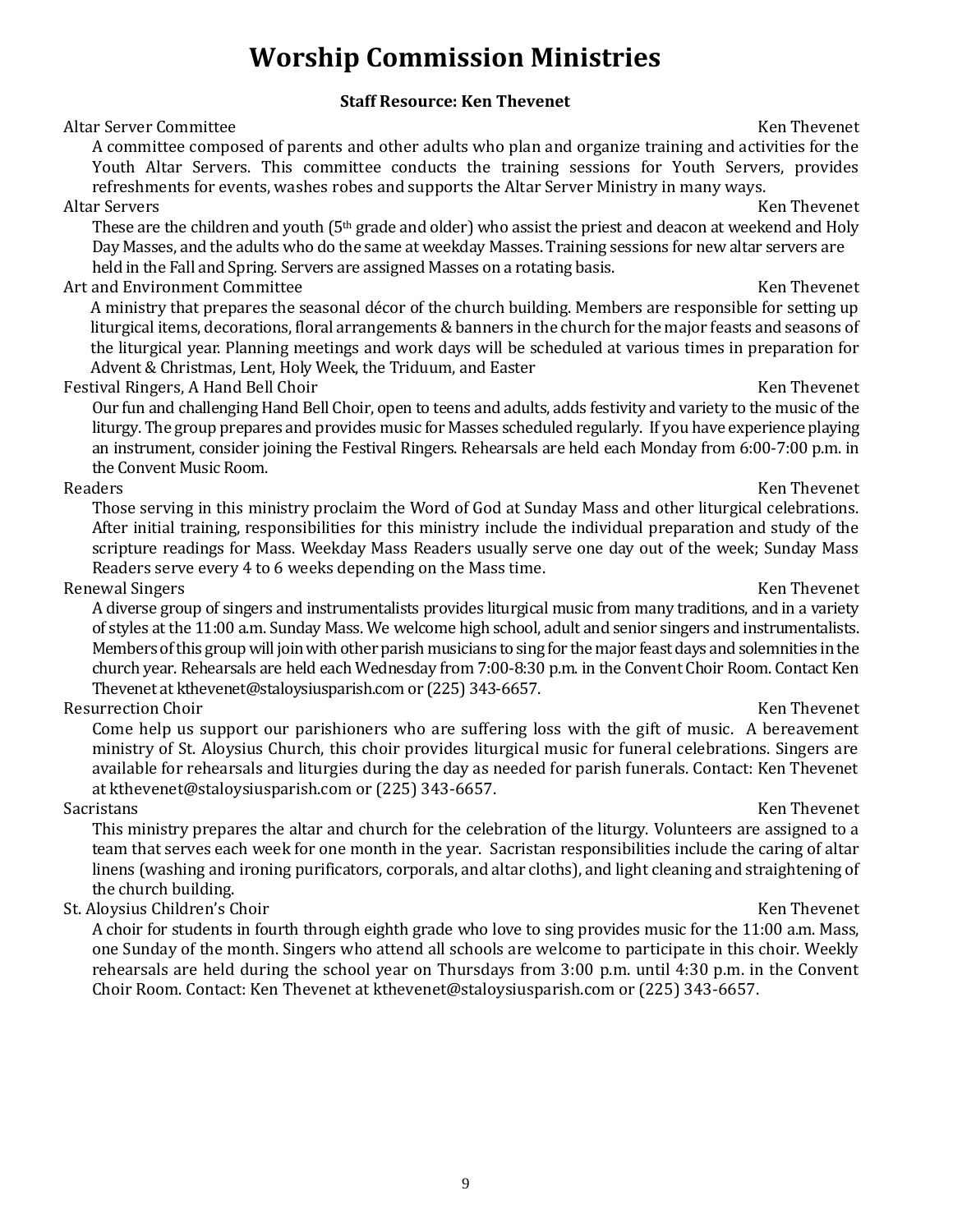### St. Aloysius Chorale **Ken Thevenet** Ken Thevenet **Ken Thevenet**

Do you attend the 9:00 a.m. Mass on Sunday and love to sing? This choir leads the singing of the assembly at 9:00 a.m. Mass each Sunday. They also join with other parish musicians to sing for the major feast days of the church year. We welcome singers of all ages from high school youth to seniors. The Chorale's repertoire leans toward more traditional sacred music with organ accompaniment. Rehearsals are held before Sunday Mass from 8:00 a.m. until 9:00 a.m. in the Convent Choir Room. Contact Ken Thevenet at kthevenet@staloysiusparish.com or (225) 343-6657.

### Sunday Evening Music Ministry **Ken Thevenet** Constanting Sunday Evening Music Ministry **Ken Thevenet**

These musicians provide liturgical music for the 5:30 p.m. Sunday Mass. High School and College age singers and instrumentalists are invited to join this music group. Rehearsals are held at 4:30 p.m. on Sunday in Convent Choir Room and as needed during the week.

### Ushers/Ministers of Hospitality **Ken Theoret** Ken Thevenet

Open to middle school age youth, as well as both men and women, the Ushers Ministry creates a welcoming atmosphere for people who gather at St. Aloysius for worship. Responsibilities include welcoming people upon their arrival at the doors of the Church, assisting them with seating and receiving the offerings of those who attend our Sunday Masses. Each Usher will serve at a particular Mass time according to the volunteer's availability.

### Youth Liturgical Ministers Ken Thevenet

Middle school and high school age parishioners are welcome to serve in the liturgical ministries at St. Aloysius Church. You may serve as an Usher, in the Music Ministry, as a Reader, or Altar Server. We also need Youth to work on the Art and Environment Committee. Confirmed High School students may serve as Eucharistic Ministers. To discover the possibilities for using your gifts to serve, contact Ken Thevenet at kthevenet@staloysiusparish.com or (225) 343-6657.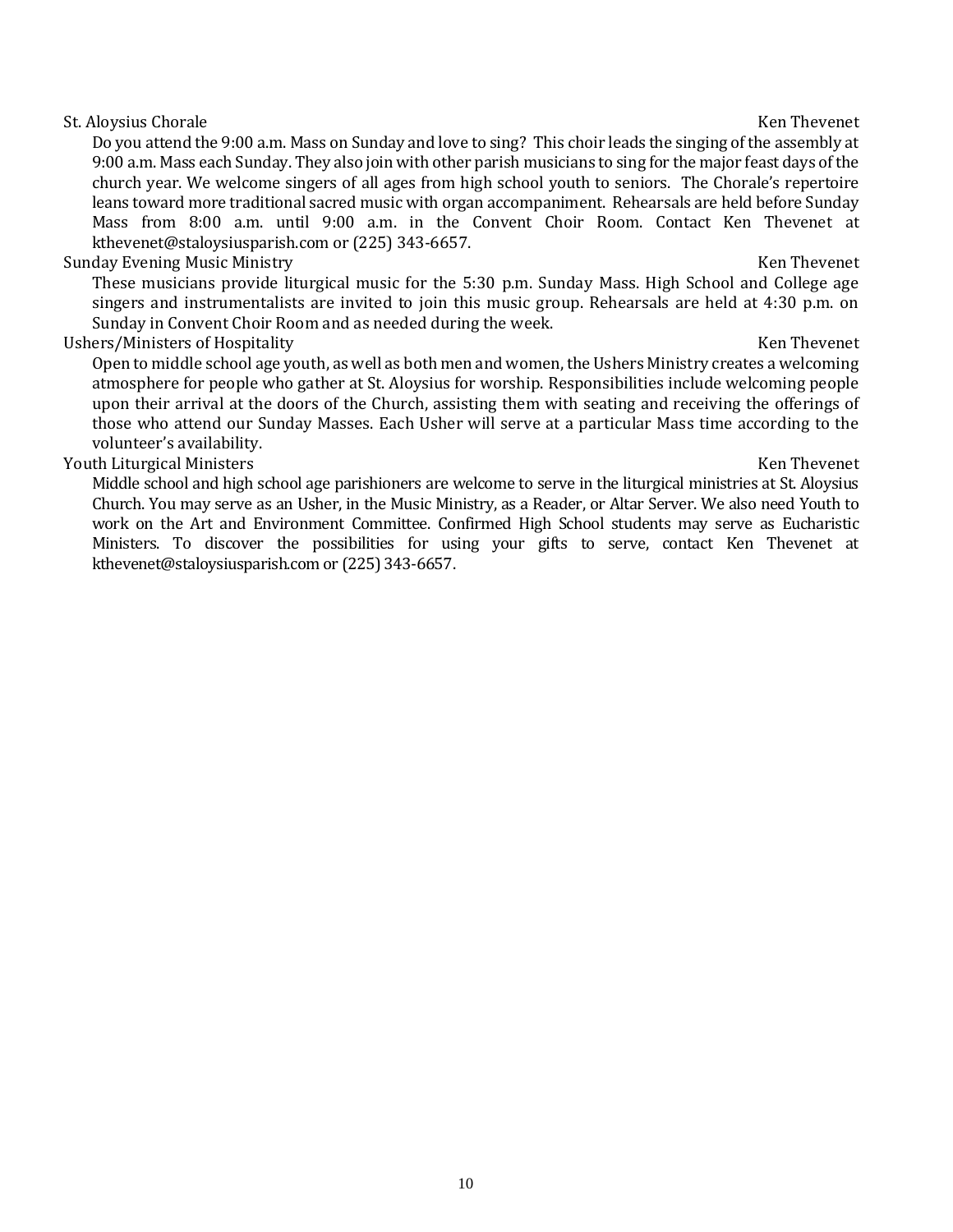# **Appointed Ministries**

As mentioned earlier we have many ministries which require an appointment, either by the Pastor, School Principal, or CCC Director (*either because of limited vacancies or because of the special skills, expertise, training, and other qualifications for the ministry*), in which you're invited to express interest. Please express your interest in serving in any of the ministries listed below, and we'll remember your interest as soon as a vacancy or need arises. The designated and listed contact below may be in touch with you if more information is needed. Some of these ministries may require consent to a confidential background check.

## Administration

### Capital Campaign Committee **Fr. Randy Cuevas** Capital Campaign Committee **Fr. Randy Cuevas**

Consisting of multi-level leadership roles and taskings, the committee is constituted by the Pastor on an *ad hoc* basis to organize and implement all components of major fund-raising campaigns until they successfully generate the financial resources required to accomplish their goals. To express interest in lending expertise to these efforts, contact the Pastor at [rcuevas@staloysiusparish.com](mailto:rcuevas@staloysiusparish.com) or 225-343-6657. Contracts Review Committee Fr. Randy Cuevas

The Pastor is the only representative authorized to sign contracts which legally bind the parish. Most contracts are routinely renewed for recurring services, but occasionally the pastor seeks additional "sets of eyes" with professional legal expertise to review (on an entirely non-attribution basis) contracts before he signs them, especially major contracts. To express interest in lending expertise to assist, contact Matt Zylicz at [mzylicz@staloysiusparish.com](mailto:mzylicz@staloysiusparish.com) or 225-343-6657.

### Finance Council Fr. Randy Cuevas

The members of the Finance Council are appointed by the Pastor and meet monthly. They monitor and review monthly financial reports, income and expenses, and annual budgets of the Church, School, and Child Care Center. The Council advises the pastor on long-term and short-term financial planning, our Stewardship of Offering program, the Parish Fair, Endowment Fund, capital campaign and other fundraising initiatives. Help the Pastor and staff prepare, review, and monitor parish, school, and child care center budgets, financial planning, Stewardship of Offering program, Parish Fair, Endowment Fund, and capital campaigns.

## Information Technology Committee Matt Zylicz and Technology Committee Matt Zylicz and Technology Committee Matt Zylicz

The IT Committee is a ministry that supports and advises the Pastor, Pastoral Council, and parish staff regarding our IT infrastructure needs to both improve effective communication with parishioners and insure we have AV capabilities for parish functions. The Committee is made up of industry professionals who are appointed by the Pastor.

### *Lay Directors (formerly known as Trustees)* **Fig. 2 Fig. 2 Fig. 2 Fig. 2 Fig. 2 Fig. 2 Fig. 2 Fig. 2 Fig. 2 Fig. 2 Fig. 2 Fig. 2 Fig. 2 Fig. 2 Fig. 2 Fig. 2 Fig. 2 Fig. 2 Fig. 2 Fig.**

Every Church parish in our Diocese of Baton Rouge is legally incorporated with a Board of Directors. The corporate board consists of three officers and two members-at-large. The president of every Church parish corporation is the Bishop. The vice-president of every Church parish corporation is the Vicar General of the Diocese of Baton Rouge, The Secretary-Treasurer of every Church parish corporation is the Pastor of the Church parish. Two parishioners, recommended by the Pastor, are appointed by the Bishop to serve renewable two-year terms as lay directors, or members-at-large, of the Church parish corporation. Diocesan policy authorizes the Pastor to transact the routine business of the parish, and as the only legal representative of the Church parish, to sign all contracts on behalf of the Church parish. The same policies require a corporate resolution signed by the Board of Directors authorizing extraordinary (major) financial and legal transactions, e.g. purchase or sale of real estate. In addition, the two Lay Directors of the Church parish review and sign the annual comprehensive financial report to the Diocese of Baton Rouge. Additional functions of the Lay Directors are the prerogative of the Pastor.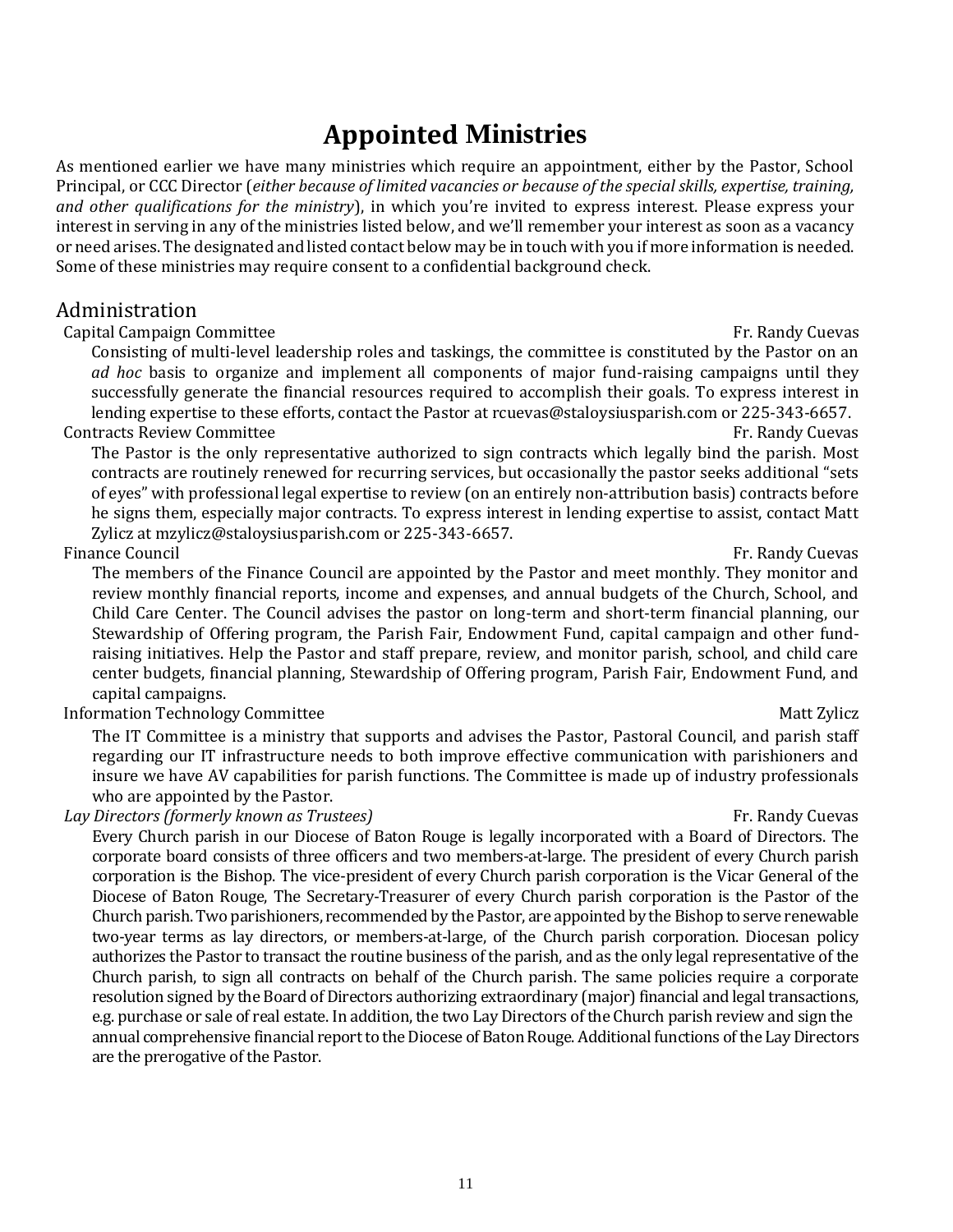### Master Plan Committee Fr. Randy Cuevas And The State of the State of the State of the State of the State of the State of the State of the State of the State of the State of the State of the State of the State of the State

The physical plant of our Church, School, and Child Care Center is currently situated on 12 acres of real estate. Members of this committee devise, revise, and implement, on an on-going basis, the concrete strategies for accurately monitoring the constantly evolving "pulse" of our entire parish family-at-large, the trend of its growing (or declining) needs for facilities, and where to locate those facilities. This includes long-term planning and development. To express interest in lending expertise to assist, contact the Pastor a[t rcuevas@staloysiusparish.com](mailto:rcuevas@staloysiusparish.com) or 225-343-6657, ext. 11.

St. Matthew's Guild-Offertory Counting Matt Zylicz and Matt Zylicz and Matt Zylicz and Matt Zylicz and Matt Zylicz

If you are reliable and attentive to detail, we invite you to join one of the five teams of money counters who serve once every five weeks. A professional background or experience in accounting and/or comfort handling currency is a bonus. Contact Matt Zylicz at [mzylicz@staloysiusparish.com](mailto:mzylicz@staloysiusparish.com) or (225) 343-6657.

## Education

Child Care Center (CCC) Parent Council Sharon Mason Sharon Mason

 The Council is constituted by parents appointed by the CCC Director, usually the Co-Chairs the CCC has appointed to lead the five committees (Facilities, Parental Involvement, Spiritual/Education, Communications, and Fish Fry) which support and assist the CCC Director with the needs of our CCC which the Director identifies. To be eligible for appointment as a Committee Co-Chair, parents should sign up for

 one of the five committees listed above. Descriptions of these may be found within this directory under Education Commission ministries.

### SAS Advisory Committee **Example 2018** SAS Advisory Committee

A ministry that provides assistance to the school principal in the overall operations of St. Aloysius School. Members are appointed by the Principal, with the endorsement of the Pastor, and are advisory to the Principal. Contact: Erin Candilora, Principal at ecandilora@aloysius.org or (225) 383-3871.

### SAS Come, Lord Jesus

Parents are invited to express interest and the Principal appoints facilitators to work with a small group of eighth grade students on personal prayer and spirituality.

### School (SAS) Finance Committee **Example 20** School (SAS) Finance Committee **Example 20** School (SAS) Erin Candilora

Members of the SAS Finance Committee are appointed by the Principal, with the endorsement of the Pastor, and are advisory to the Principal concerning the school budget, and other financial matters, as needed. Contact Erin Candilora at ecandilora@aloysius.org or (225) 383-3871.

### Social Responsibility

Counseling Referral Program Angela Falgoust Counseling Referral Program Angela Falgoust

Board certified social workers participate in this ministry for parishioners who need professional guidance but cannot afford to receive it on their own. Cost to the parishioner is subsidized on a sliding scale. Confidential referrals are made by our clergy and other ministry leaders who are made aware of the need. Contact Angela Falgoust at<mailto:afalgoust@staloysiusparish.com> or (225) 343-6657 or (225) 278-7321.

# Spiritual Growth

### Adult Formation Advisory Committee **Mark Christian** Mark Christian

The members of the Adult Formation Advisory Committee are appointed by the Pastor and are tasked to assist him develop and implement thematic plans to address the ongoing adult faith formation needs of the parish, and in researching and recommending the best human resources and tools to implement those plans which include parish-wide annual Missions, Retreats, and other series focused on spirituality and biblical studies. They meet monthly with the parish Director of Adult Formation.

### Engaged Sponsor Couples and the set of the set of the set of the Mark Christian Mark Christian

Couples are appointed by the Pastor to assist in Marriage Preparation. Couples meet one-on-one with Engaged couples for several sessions and coordinate with the Parish Priests.